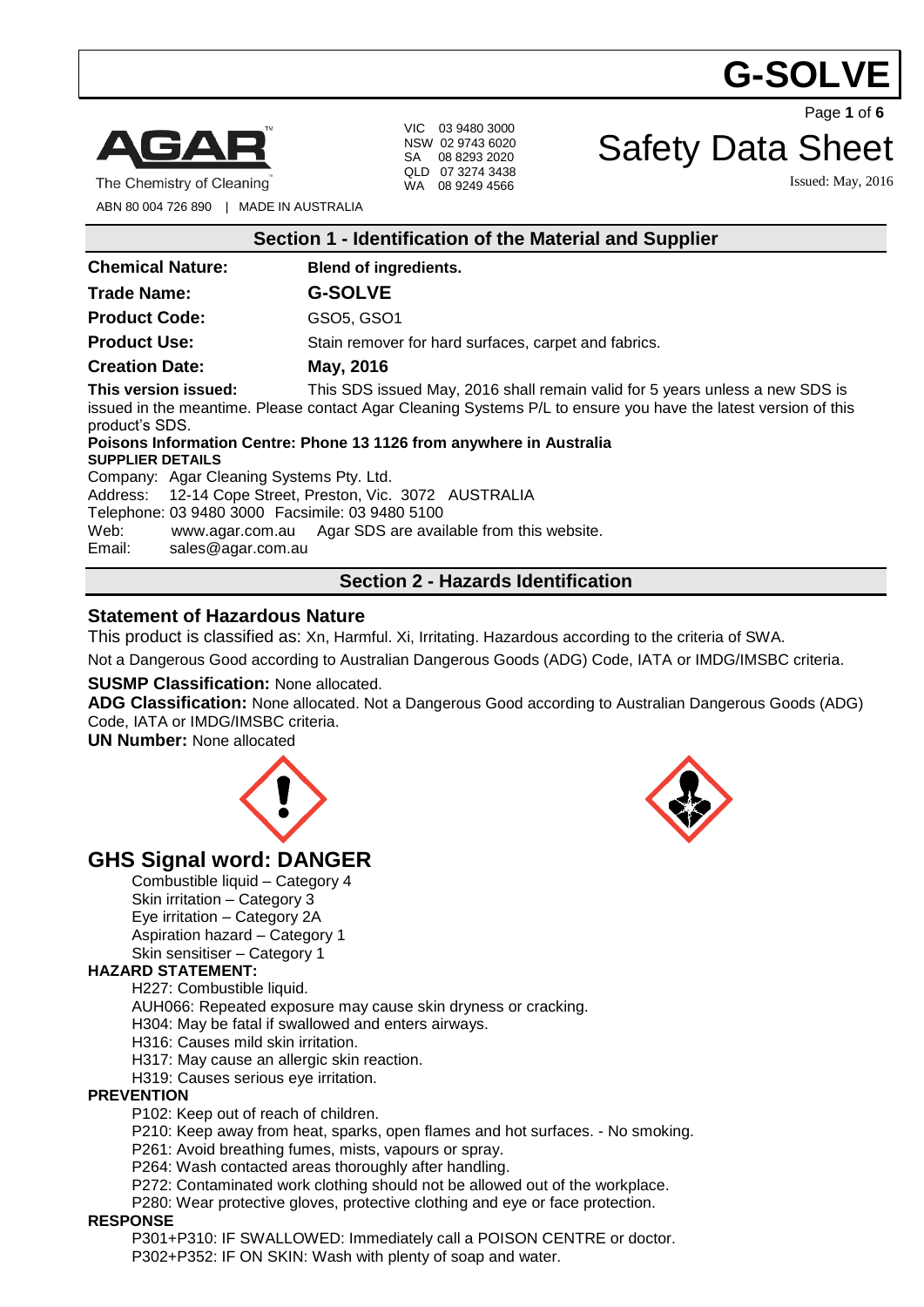# G-SOL**\**

Page **2** of **6**

P305+P351+P338: IF IN EYES: Rinse cautiously with water for several minutes. Remove contact lenses, if present and easy to do. Continue rinsing.

P331: Do NOT induce vomiting.

P332+P313: If skin irritation occurs: Get medical advice.

P333+P313: If skin irritation or rash occurs: Get medical advice.

P337+P313: If eye irritation persists: Get medical advice.

P362+P364: Take off contaminated clothing and wash it before re-use.

P370+P378: In case of fire, use carbon dioxide, dry chemical, foam, water fog.

#### **STORAGE**

P403: Store in a well-ventilated place.

P405: Store locked up.

#### **DISPOSAL**

P501: If they can not be recycled, dispose of contents to an approved waste disposal plant and containers to landfill (see Section 13 of this SDS).

### **Emergency Overview**

#### **Physical Description & Colour**: Clear, colourless liquid.

#### **Odour:** Mild solvent odour.

**Major Health Hazards:** possible skin sensitiser, if aspirated, may cause lung damage, repeated exposure may cause skin dryness or cracking.

### **Section 3 - Composition/Information on Ingredients**

| Ingredients                     | <b>CAS No</b> | Conc,%  |         | TWA $(mg/m^3)$ STEL $(mg/m^3)$ |
|---------------------------------|---------------|---------|---------|--------------------------------|
| Liquid hydrocarbons             | no data       | >60     | 790     | not set                        |
| Nonionic surfactants            | various       | ~10     | not set | not set                        |
| Dipentene                       | 68647-72-3    | $~<$ 10 | not set | not set                        |
| Other non hazardous ingredients | various       | to 100  | not set | not set                        |

This is a commercial product whose exact ratio of components may vary slightly. Minor quantities of other non hazardous ingredients are also possible.

The SWA TWA exposure value is the average airborne concentration of a particular substance when calculated over a normal 8 hour working day for a 5 day working week. The STEL (Short Term Exposure Limit) is an exposure value that may be equalled (but should not be exceeded) for no longer than 15 minutes and should not be repeated more than 4 times per day. There should be at least 60 minutes between successive exposures at the STEL. The term "peak "is used when the TWA limit, because of the rapid action of the substance, should never be exceeded, even briefly.

# **Section 4 - First Aid Measures**

# **General Information:**

You should call the Poisons Information Centre if you feel that you may have been poisoned, burned or irritated by this product. The number is 13 1126 from anywhere in Australia (0800 764 766 in New Zealand) and is available at all times. Have this SDS with you when you call.

**Inhalation:** No first aid measures normally required. However, if inhalation has occurred, and irritation has developed, remove to fresh air and observe until recovered. If irritation becomes painful or persists more than about 30 minutes, seek medical advice.

**Skin Contact:** Wash gently and thoroughly with water (use non-abrasive soap if necessary) for 5 minutes or until chemical is removed.

**Eye Contact:** Immediately flush the contaminated eye(s) with lukewarm, gently flowing water for 5 minutes or until the product is removed, while holding the eyelid(s) open. Obtain medical advice immediately if irritation occurs. Take special care if exposed person is wearing contact lenses.

**Ingestion:** If swallowed, do NOT induce vomiting. Wash mouth with water and contact a Poisons Information Centre, or call a doctor.

# **Section 5 - Fire Fighting Measures**

**Fire and Explosion Hazards**: The major hazard in fires is usually inhalation of heated and toxic or oxygen deficient (or both), fire gases. There is little risk of an explosion from this product if commercial quantities are involved in a fire. Violent steam generation or eruption may occur upon application of direct water stream on hot liquids. Vapours from this product are heavier than air and may accumulate in sumps, pits and other low-lying spaces, forming potentially explosive mixtures. They may also flash back considerable distances. Fire decomposition products from this product may be toxic if inhaled. Take appropriate protective measures.

**Extinguishing Media:** In case of fire, use carbon dioxide, dry chemical, foam, water fog.

**Fire Fighting:** If a significant quantity of this product is involved in a fire, call the fire brigade.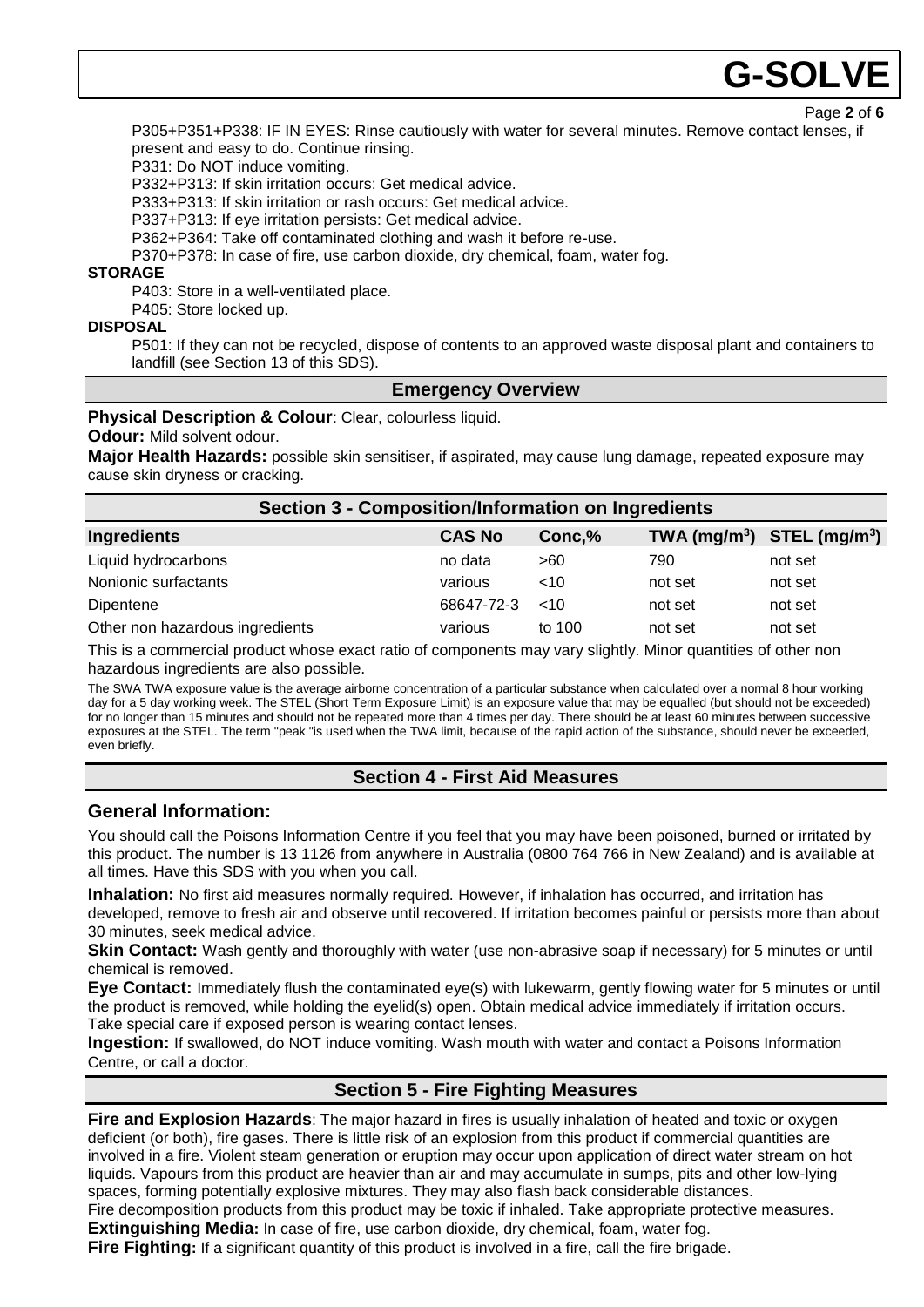G-SOLN

Page **3** of **6**

| <b>Flash point:</b>              | >85°C, Open cup                                      |
|----------------------------------|------------------------------------------------------|
| <b>Upper Flammability Limit:</b> | No data.                                             |
| <b>Lower Flammability Limit:</b> | No data.                                             |
| <b>Autoignition temperature:</b> | No data.                                             |
| <b>Flammability Class:</b>       | Flammable Category 4 (GHS), C1 combustible (AS 1940) |
|                                  |                                                      |

# **Section 6 - Accidental Release Measures**

**Accidental release:** In the event of a major spill, prevent spillage from entering drains or water courses. Wear full protective clothing including eye/face protection. All skin areas should be covered. See below under Personal Protection regarding Australian Standards relating to personal protective equipment. Suitable materials for protective clothing include rubber, PVC. Eye/face protective equipment should comprise as a minimum, protective goggles. If there is a significant chance that vapours or mists are likely to build up in the cleanup area, we recommend that you use a respirator. Usually, no respirator is necessary when using this product. However, if you have any doubts consult the Australian Standard mentioned below (section 8). Otherwise, not normally necessary. Stop leak if safe to do so, and contain spill. Absorb onto sand, vermiculite or other suitable absorbent material. If spill is too large or if absorbent material is not available, try to create a dike to stop material spreading or going into drains or waterways. Sweep up and shovel or collect recoverable product into labelled containers for recycling or salvage, and dispose of promptly. Recycle containers wherever possible after careful cleaning. After spills, wash area preventing runoff from entering drains. If a significant quantity of material enters drains, advise emergency services. This material may be suitable for approved landfill. Ensure legality of disposal by consulting regulations prior to disposal. Thoroughly launder protective clothing before storage or re-use. Advise laundry of nature of contamination when sending contaminated clothing to laundry.

# **Section 7 - Handling and Storage**

**Handling:** Keep exposure to this product to a minimum, and minimise the quantities kept in work areas. Check Section 8 of this SDS for details of personal protective measures, and make sure that those measures are followed. The measures detailed below under "Storage" should be followed during handling in order to minimise risks to persons using the product in the workplace. Also, avoid contact or contamination of product with incompatible materials listed in Section 10.

**Storage:** Note that this product is GHS Flammable Class 4 and therefore, for Storage, meets the definition of Dangerous Goods. If you store large quantities (tonnes) of such products, we suggest that you consult your state's Dangerous Goods authority in order to clarify your obligations regarding their storage.

Make sure that containers of this product are kept tightly closed. Keep containers dry and away from water. Make sure that the product does not come into contact with substances listed under "Incompatibilities" in Section 10. Some liquid preparations settle or separate on standing and may require stirring before use. Check packaging there may be further storage instructions on the label.

# **Section 8 - Exposure Controls and Personal Protection**

The following Australian Standards will provide general advice regarding safety clothing and equipment: Respiratory equipment: **AS/NZS 1715**, Protective Gloves: **AS 2161**, Occupational Protective Clothing: AS/NZS 4501 set 2008, Industrial Eye Protection: **AS1336** and **AS/NZS 1337**, Occupational Protective Footwear: **AS/NZS2210**.

**SWA Exposure Limits TWA (mg/m<sup>3</sup>**

**) STEL (mg/m<sup>3</sup> )** Liquid hydrocarbon and the control of the 790 not set and the control of set and the control of set and the control of set and the control of set and the control of set and the control of the control of the control of the

No special equipment is usually needed when occasionally handling small quantities. The following instructions are for bulk handling or where regular exposure in an occupational setting occurs without proper containment systems. **Ventilation:** This product should only be used in a well ventilated area. If natural ventilation is inadequate, use of a fan is suggested.

**Eye Protection:** Eye protection such as protective glasses or goggles is recommended when this product is being used.

**Skin Protection:** If you believe you may have a sensitisation to this product or any of its declared ingredients, you should prevent skin contact by wearing impervious gloves, clothes and, preferably, apron. Make sure that all skin areas are covered. See below for suitable material types.

**Protective Material Types:** We suggest that protective clothing be made from the following materials: rubber, PVC.

**Respirator:** Usually, no respirator is necessary when using this product. However, if you have any doubts consult the Australian Standard mentioned above. Otherwise, not normally necessary.

Safety deluge showers should, if practical, be provided near to where this product is being handled commercially.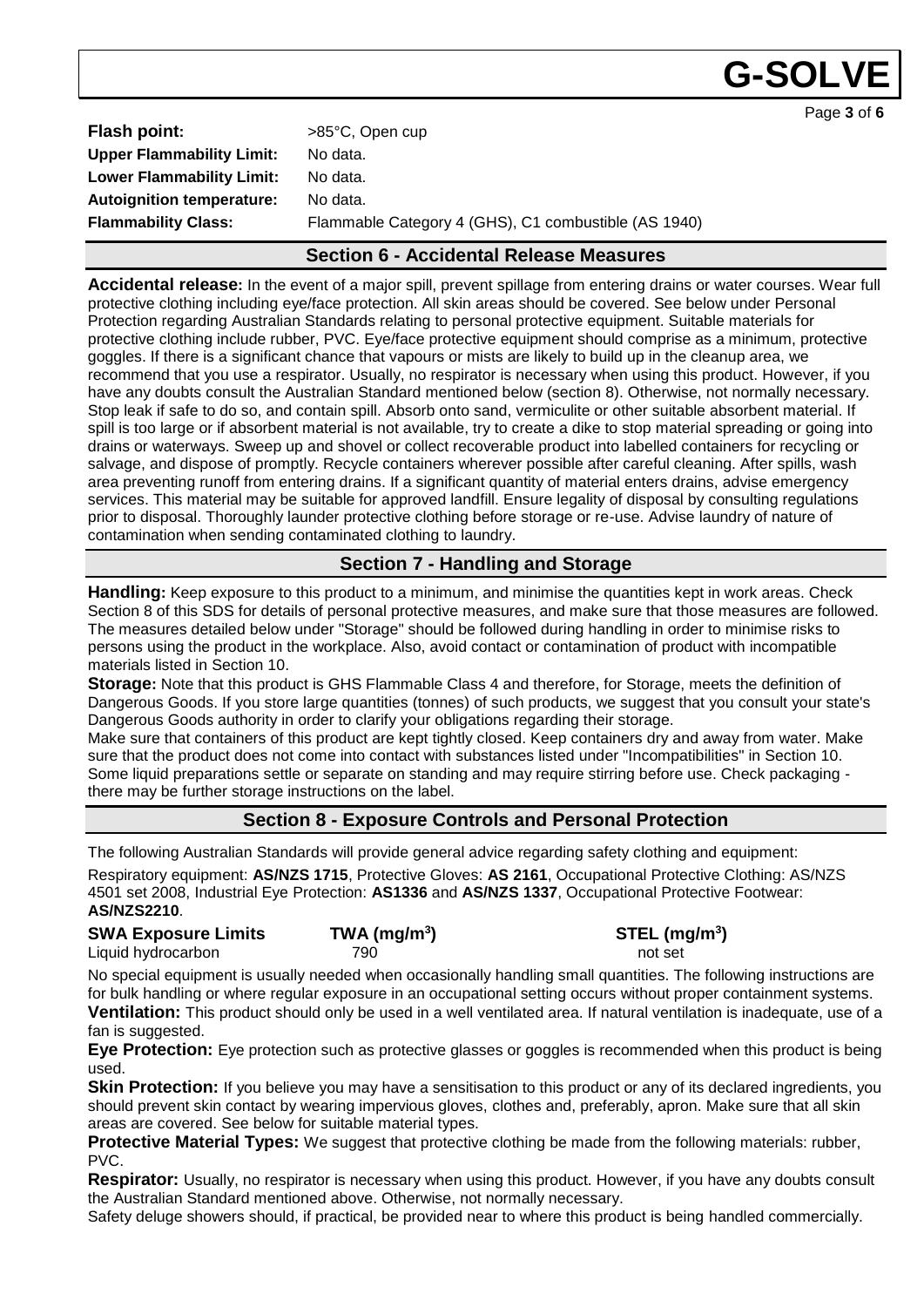# **G-SOLVE**

Page **4** of **6**

| <b>Physical Description &amp; colour:</b> | Clear, colourless liquid. |
|-------------------------------------------|---------------------------|
| Odour:                                    | Mild solvent odour.       |
| <b>Boiling Point:</b>                     | Approx 100°C at 100kPa    |
| <b>Freezing/Melting Point:</b>            | <0°C                      |
| <b>Volatiles:</b>                         | $90 - 95%$                |
| <b>Vapour Pressure:</b>                   | No data.                  |
| <b>Vapour Density:</b>                    | No data.                  |
| <b>Specific Gravity:</b>                  | $0.8 - 0.9$               |
| <b>Water Solubility:</b>                  | Completely soluble.       |
| pH:                                       | Not applicable.           |
| <b>Volatility:</b>                        | No data.                  |
| <b>Odour Threshold:</b>                   | No data.                  |
| <b>Evaporation Rate:</b>                  | No data.                  |
| <b>Coeff Oil/water Distribution:</b>      | No data                   |
| <b>Autoignition temp:</b>                 | No data.                  |

#### **Section 9 - Physical and Chemical Properties:**

# **Section 10 - Stability and Reactivity**

**Reactivity:** This product is unlikely to react or decompose under normal storage conditions. However, if you have any doubts, contact the supplier for advice on shelf life properties.

**Conditions to Avoid:** Keep containers tightly closed. Containers should be kept dry.

**Incompatibilities:** No particular Incompatibilities.

**Fire Decomposition:** Combustion forms carbon dioxide, and if incomplete, carbon monoxide and possibly smoke. Water is also formed. Carbon monoxide poisoning produces headache, weakness, nausea, dizziness, confusion, dimness of vision, disturbance of judgment, and unconsciousness followed by coma and death. **Polymerisation:** This product will not undergo polymerisation reactions.

# **Section 11 - Toxicological Information**

#### **Information on toxicological effects:**

| Acute toxicity                                              | No known significant effects or hazards.      |
|-------------------------------------------------------------|-----------------------------------------------|
| Skin corrosion/irritation                                   | Mild irritant.                                |
| Serious eye damage/irritation                               | Serious eye irritation                        |
| Respiratory or skin sensitisation                           | No known significant effects or hazards.      |
| Germ cell mutagenicity                                      | No known significant effects or hazards.      |
| Carcinogenicity                                             | No known significant effects or hazards.      |
| Reproductive toxicity                                       | No known significant effects or hazards.      |
| Specific target organ toxicity<br>(STOT)- single exposure   | No known significant effects or hazards.      |
| Specific target organ toxicity<br>(STOT)- repeated exposure | No known significant effects or hazards.      |
| Aspiration hazard                                           | May be fatal if swallowed and enters airways. |

# **Classification of Hazardous Ingredients**

#### **Ingredient: Health effects:**

| Liquid hydrocarbons | Aspiration hazard. LD <sub>50</sub> Oral, Rat >2000mg/kg                    |
|---------------------|-----------------------------------------------------------------------------|
| Nonionic detergents | Skin irritation and severe eye damage.                                      |
| Dipentene           | Serious eye damage. Skin corrosion. Can cause a sensitization leading to an |
|                     | allergy to it. Low level exposures can cause rash in people allergic to it. |

# **Potential Health Effects**

**Persons sensitised to d-limonene or dipentene should avoid contact with this product.**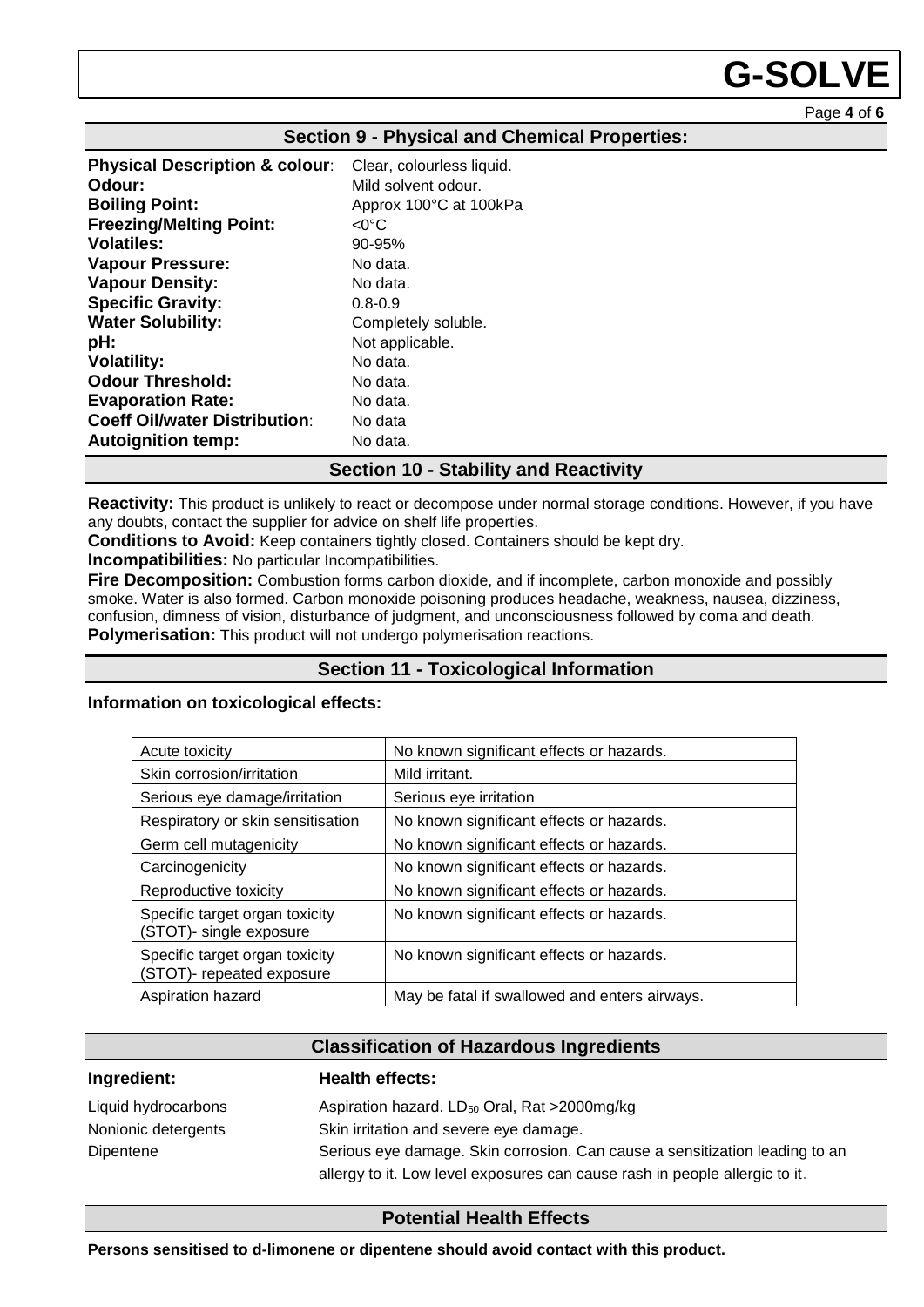# **Inhalation:**

**Short Term Exposure:** Available data indicates that this product is not harmful. However product may be mildly irritating, although unlikely to cause anything more than mild transient discomfort.

G-SOLN

Page **5** of **6**

**Long Term Exposure:** No data for health effects associated with long term inhalation.

# **Skin Contact:**

**Short Term Exposure:** Classified as a potential sensitiser by skin contact. Exposure to a skin sensitiser, once sensitisation has occurred, may manifest itself as skin rash or inflammation, and in some individuals this reaction can be severe. In addition product may be irritating, but is unlikely to cause anything more than mild transient discomfort.

**Long Term Exposure:** Repeated exposure may cause skin dryness or cracking.

# **Eye Contact:**

**Short Term Exposure:** This product is believed to be mildly irritating, to eyes, but is unlikely to cause anything more than mild transient discomfort.

**Long Term Exposure:** No data for health effects associated with long term eye exposure.

### **Ingestion:**

**Short Term Exposure:** Significant oral exposure is considered to be unlikely. Because of the low viscosity of this product, it may directly enter the lungs if swallowed, or if subsequently vomited. Once in the lungs, it is very difficult to remove and can cause severe injury or death. However, this product may be irritating to mucous membranes but is unlikely to cause anything more than transient discomfort.

**Long Term Exposure:** No data for health effects associated with long term ingestion.

### **Carcinogen Status:**

**SWA:** No significant ingredient is classified as carcinogenic by SWA.

**NTP:** No significant ingredient is classified as carcinogenic by NTP.

**IARC:** D-limonene is Class 3 - unclassifiable as to carcinogenicity to humans.

See the IARC website for further details. A web address has not been provided as addresses frequently change.

# **Section 12 - Ecological Information**

Insufficient data to be sure of status. Expected to not be an environmental hazard.

#### **Ecotoxicity:**

**Data for the principal hydrocarbon:** Fish toxicity: Low: LC/EC/IC<sub>50</sub> > 1000 mg/L

Algae toxicity: Low: LC/EC/IC<sub>50</sub> > 1000 mg/L.

**Persistence and degradability:** G-Solve is phosphate free.

**Mobility:** Data for the principal hydrocarbon: Absorbs to soil and has low mobility. Floats on water.

# **Section 13 - Disposal Considerations**

**Disposal:** This product may be recycled if unused, or if it has not been contaminated so as to make it unsuitable for its intended use. If it has been contaminated, it may be possible to reclaim the product by filtration, distillation or some other means. If neither of these options is suitable in-house, consider controlled incineration, or contact a specialist waste disposal company.

# **Section 14 - Transport Information**

**UN Number:** This product is not classified as a Dangerous Good by ADG, IATA or IMDG/IMSBC criteria. No special transport conditions are necessary unless required by other regulations.

# **Section 15 - Regulatory Information**

**AICS:** All of the significant ingredients in this formulation are compliant with NICNAS regulations. The following ingredient: Liquid hydrocarbon, is mentioned in the SUSMP.

#### **Section 16 - Other Information**

#### **This SDS contains only safety-related information. For other data see product literature.**

THIS SDS SUMMARISES OUR BEST KNOWLEDGE OF THE HEALTH AND SAFETY HAZARD INFORMATION OF THE PRODUCT AND HOW TO SAFELY HANDLE AND USE THE PRODUCT IN THE WORKPLACE. EACH USER MUST REVIEW THIS SDS IN THE CONTEXT OF HOW THE PRODUCT WILL BE HANDLED AND USED IN THE WORKPLACE.

IF CLARIFICATION OR FURTHER INFORMATION IS NEEDED TO ENSURE THAT AN APPROPRIATE RISK ASSESSMENT CAN BE MADE, THE USER SHOULD CONTACT THIS COMPANY SO WE CAN ATTEMPT TO PROVIDE ADDITIONAL INFORMATION. OUR RESPONSIBILITY FOR PRODUCTS SOLD IS SUBJECT TO OUR STANDARD TERMS AND CONDITIONS, A COPY OF WHICH IS SENT TO OUR CUSTOMERS AND IS ALSO AVAILABLE ON REQUEST.

Please read all labels carefully before using product.